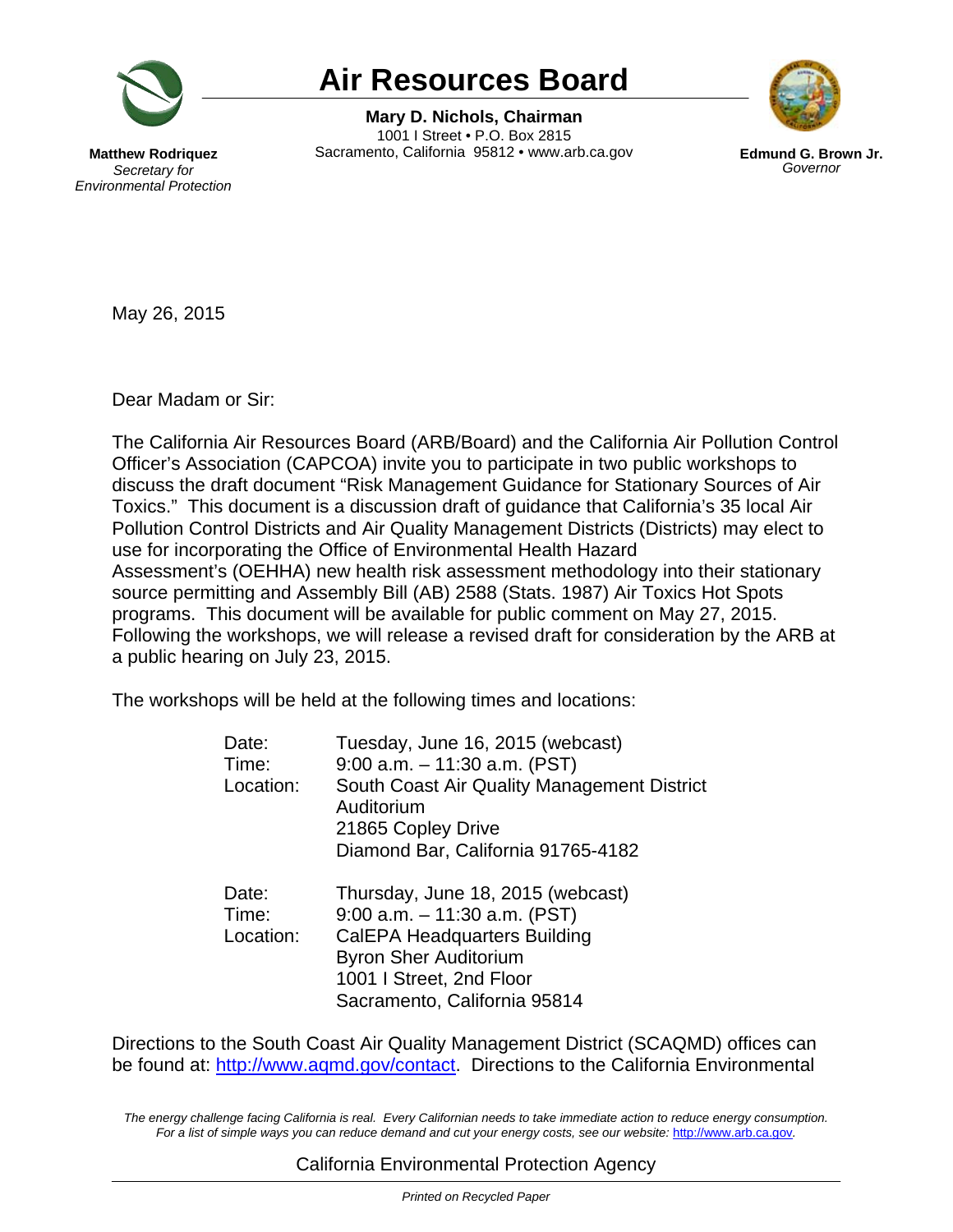Madam or Sir May 26, 2015 Page 2

Protection Agency's (CalEPA) headquarters and public transit can be found at the CalEPA website at: [http://www.calepa.ca.gov/EPABldg/](http://www.calepa.ca.gov/EPABldg).

### Background

On March 6, 2015, OEHHA released the *Air Toxics Hot Spots Program Risk Assessment Guidelines: Guidance Manual for the Preparation of Health Risk Assessments*. This document contains the new risk assessment methodology that addresses the latest scientific information on childhood sensitivities and the most recent data on childhood and adult exposure to air toxics. It represents an accumulation of data since the passage of the Children's Health Protection Act of 1999 (SB 25, Stats. 1999) which required OEHHA to ensure infants and children are explicitly addressed in assessing risk. The use of the new risk assessment methodology may result in higher estimated cancer risk than what would have been calculated using the previous 2003 OEHHA risk assessment methodology for the same level of emissions and conditions. More information on the new OEHHA methodology can be found at: [http://oehha.ca.gov/air/hot\\_spots/hotspots2015.html.](http://oehha.ca.gov/air/hot_spots/hotspots2015.html)

In general, the higher estimated risks mean that new or modified sources of toxics may need additional emissions control. For existing sources, even though they meet existing rules and regulations, additional emissions control may be needed since the higher estimated risk might now exceed the District's risk reduction levels for Hot Spots requirements. ARB and Districts are reevaluating their programs to determine if adjustments need to be made to permitting, source specific regulations, or Hot Spot programs. The risk management guidance document is intended to help Districts with their reevaluation process and to communicate ARB and Districts' plans, priorities, and policies regarding implementation of the new OEHHA risk assessment methodology. When approved, this document will supersede ARB's Risk Management Guidelines for New and Modified Sources of Toxic Air Pollutants (1993). In addition, this document conveys ARB's work plan for evaluating the Board's Air Toxics Program and provides the updated Risk Management Policy for Inhalation Risk Assessments which replaces the ARB's Interim Risk Management Policy for Inhalation-based Residential Cancer Risk (2003).

#### Webcast and Handout Information

For those unable to attend in person, these workshops will be webcast. Webcast links are posted at: <http://www.aqmd.gov/home/library/webcasts>for the Diamond Bar workshop and at: <http://www.calepa.ca.gov/broadcast> for the Sacramento workshop. We recommend that you do not run other programs while viewing the webcast, as it may interrupt or lower the quality of the signal.